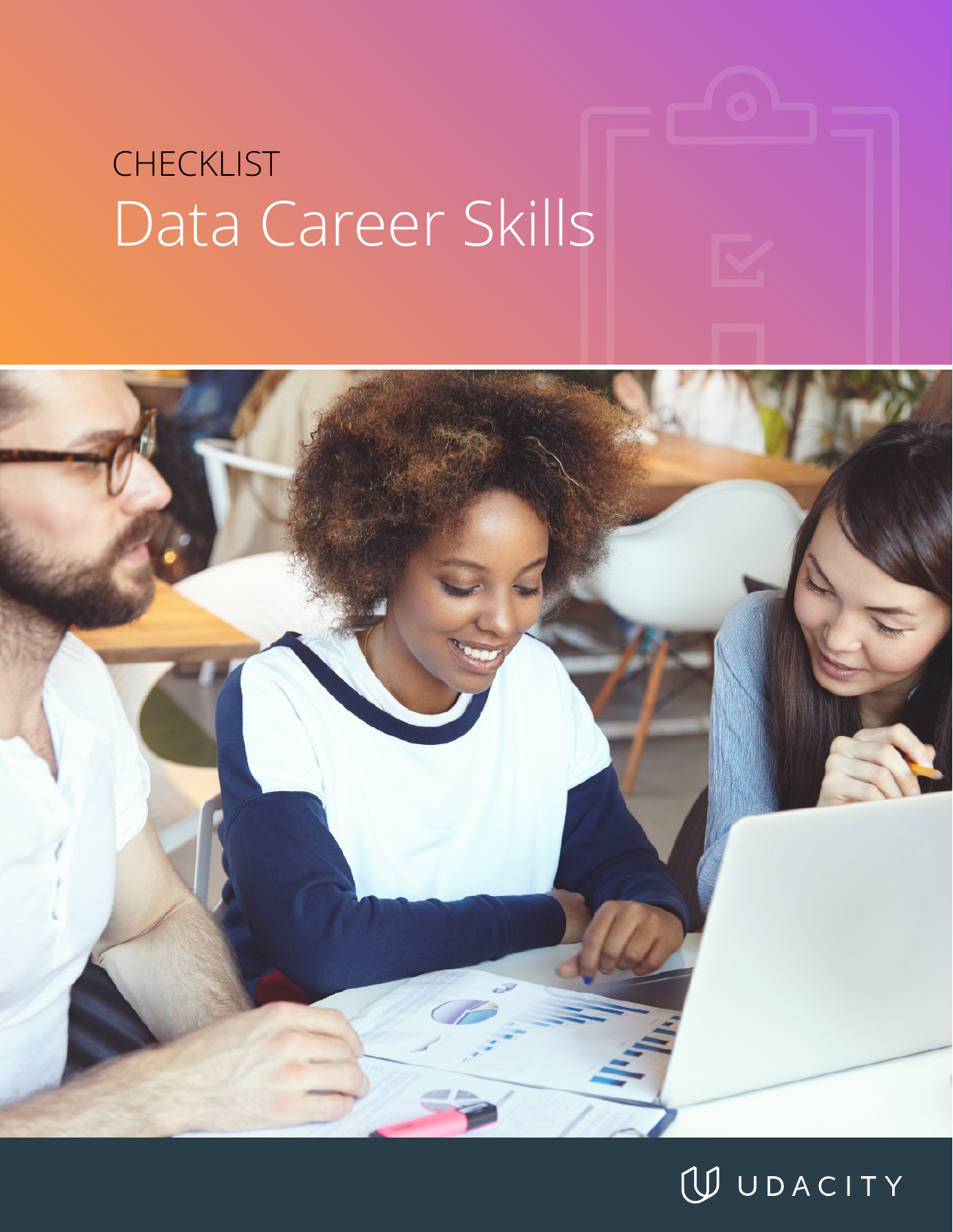## Welcome

Welcome to your ultimate skills checklist for getting your first data science job! There's never been a better time to pursue a career is this rapidly-growing field, and between your passion for data, and our wide-ranging learning options, you can be on your way to a new job in as little as a few months!

Our data-focused Nanodegree programs are designed to guide you along a projectbased curriculum so that you learn the skills you need to succeed in a data career. We have worked closely with industry experts—including both hiring and curriculum partners—to ensure the up-to-the-minute relevance of our curriculum, and this skills list is an actionable distillation of everything you need to know to advance your data career.

In this guide, you'll find the ultimate skills checklist for getting a job as a data analyst or data scientist, as well as other resources to help you along the way.

Congratulations on taking an important step forward towards building a rewarding career in data!!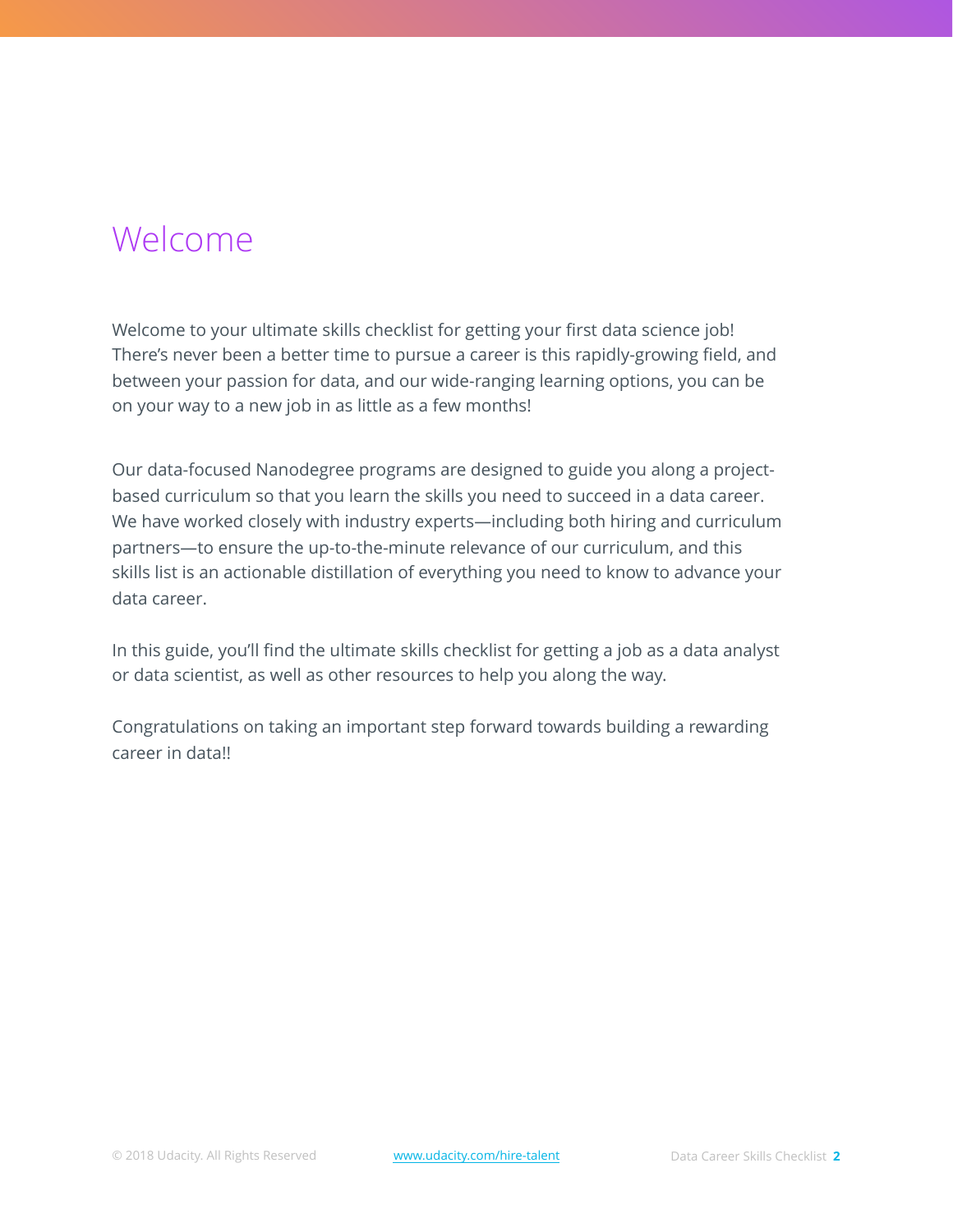## Data Career Skills Checklist: What We'll Cover

Here's a breakdown of the skills you need to learn to be a data analyst or data scientist. Take some time to review this list—how many boxes can you check off? For more details on these skills, and to discover additional learning resources, navigate to the corresponding pages listed.

#### Data Analyst Skills Checklist

#### **Programming and Tools 4**

- $\Box$  Spreadsheets
- $\square$  SQL
- $\Box$  R and/or Python (numpy, pandas, matplotlib, scipy)
- □ Jupyter Notebooks

#### **Statistics 6**

- $\Box$  Descriptive
- $\Box$  Inferential
- $\Box$  A/B Test Analysis

#### **Mathematics 7**

- Algebra
- $\Box$  Notation

#### **Data Wrangling 8**

- $\Box$  Data cleaning, blending, transforming, formatting
- $\Box$  Relational Databases (SQL)

#### **Communication and Data Visualization 9**

- $\Box$  Programming (matplotlib, ggplot, etc)
- □ Dashboarding (Tableau, Excel, PowerBI, etc)

#### **Data Intuition 10**

- $\Box$  Asking the right questions
- $\Box$  Becoming subject matter experts
- $\Box$  Business and product thinking
- **D** PRACTICE!

Additional Skills to Land Your First Data Scientist Job

#### **Machine Learning 11**

- $\Box$  Supervised Learning
- **Unsupervised Learning**

#### **Software Skills 13**

- $\Box$  Code testing and debugging
- $\Box$  Version control (Git)
- Model deployment
- $\Box$  Data at Scale (Hadoop or Spark)

#### **Advanced Mathematics 13**

- **Linear Algebra**
- $\Box$  Calculus

#### **Experiment Design 14**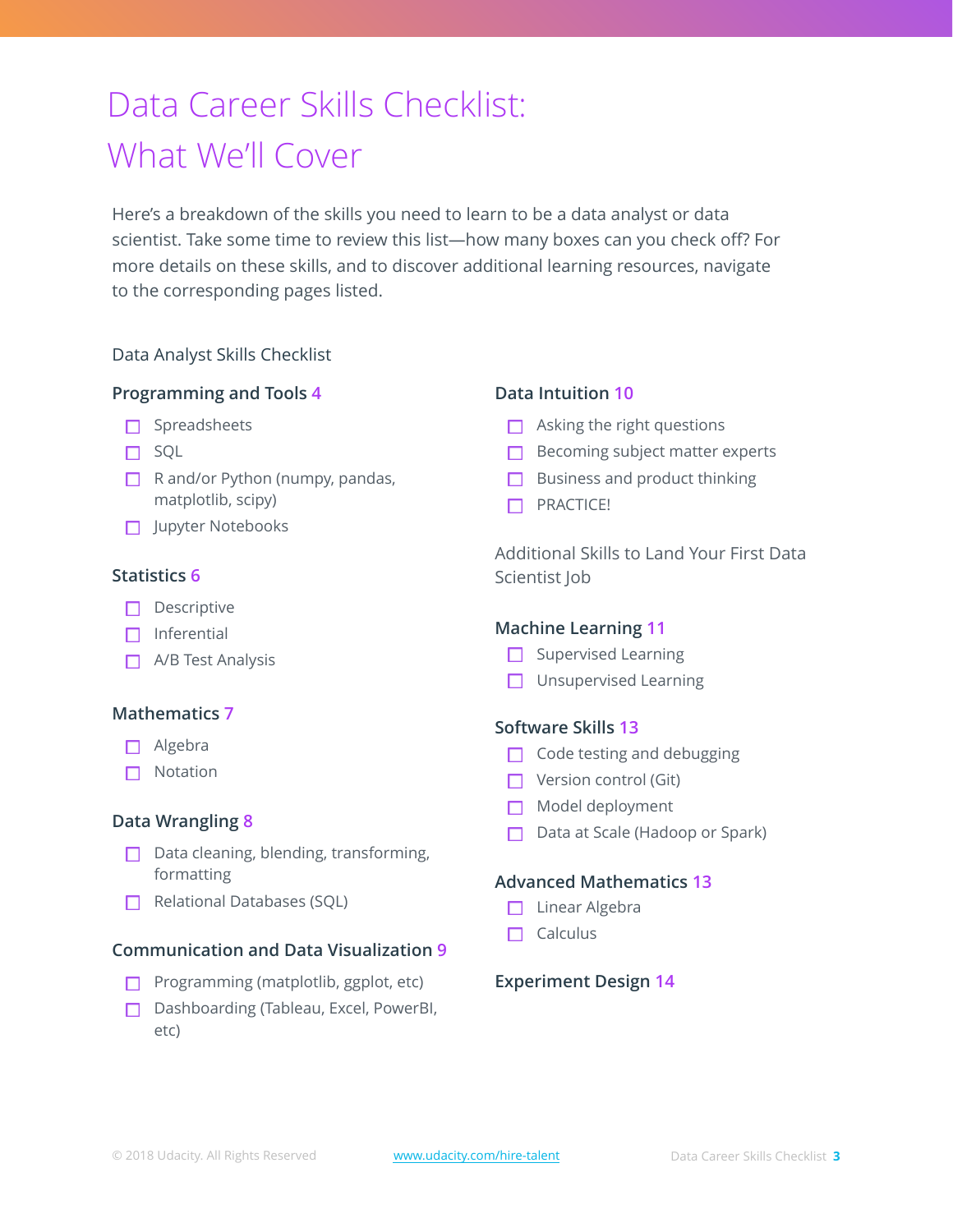## Programming and Tools

Data analysts and scientists use a variety of tools and programming languages in their everyday work. You'll use these tools to query and retrieve data from databases, transform and summarize data, or build machine learning algorithms.

You should be able analyze data in one or more programming languages, and have a good grasp of the landscape of the most commonly used data science libraries and packages. Excel and SQL are a good place to start. For more complicated analysis, Python and R are good programming languages to begin with because of their popularity and community support. Here at Udacity, we heavily favor Python because it's a more general use language, meaning it has a lot more functionality outside of data science.

#### O Spreadsheet tools (like Excel)

These tools visually present data into rows and columns allowing for easy data manipulation. Many organization analyze and communicate data through spreadsheets.

#### O SOL

The majority of company data lives in relational databases, and querying that data using SQL is something data analysts and scientist do everyday. Data science managers often cite insufficient SQL skills as a reason for not hiring a candidate.

#### Data visualization tools (like Tableau)

Most companies have a data visualization tool used for building dashboards to report company performance. Tableau is the most popular, but there are many others with similar capabilities

#### O Python programming language

Python is a high level programming language with many useful packages written for it. Know these Python packages:

- **• NUMPY:** an optimized python library for numerical analysis, specifically: large, multidimensional arrays and matrices
- **• PANDAS:** an optimized python library for data analysis including dataframes inspired by R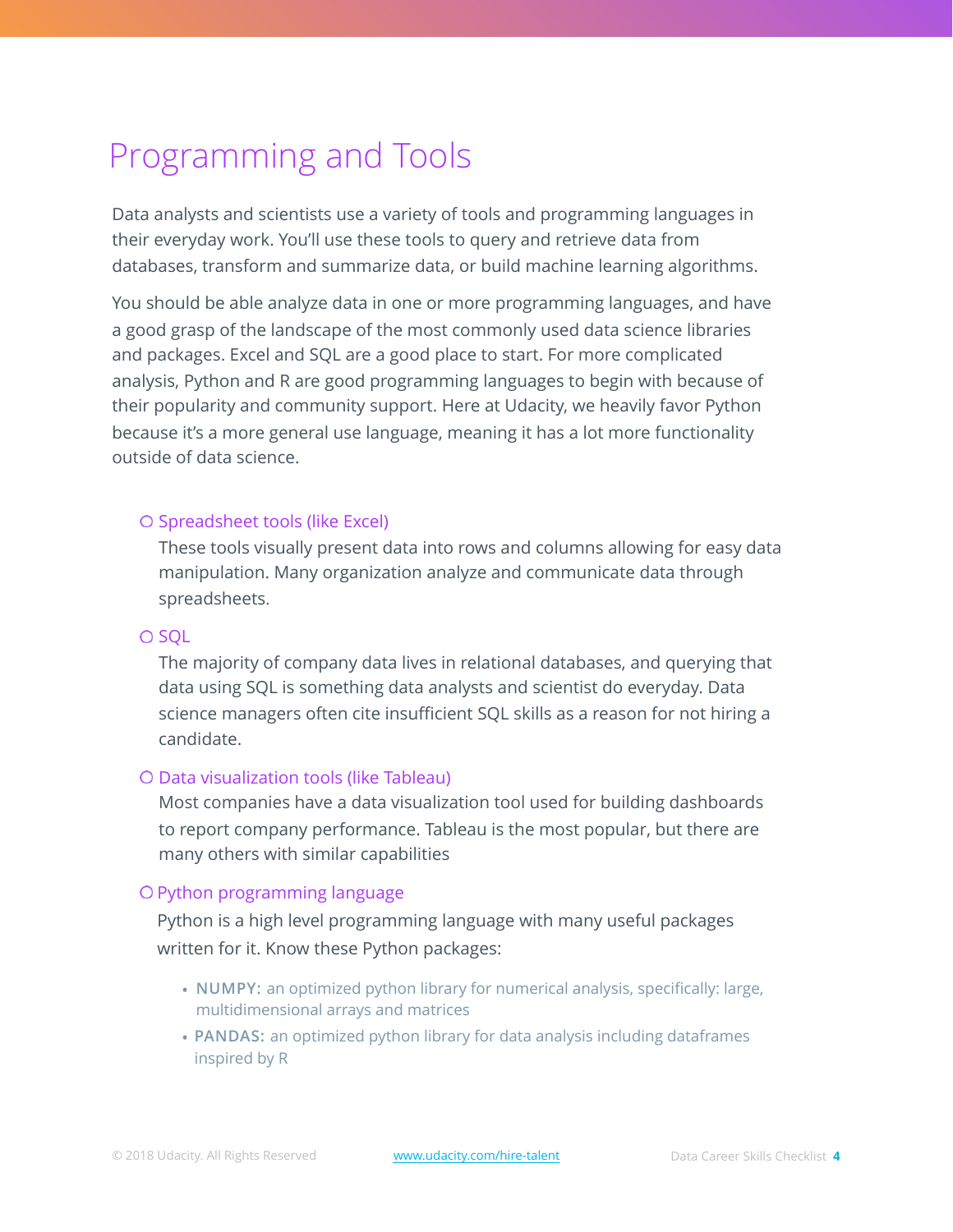- **MATPLOTLIB:** a 2D plotting library for python, includes the pyplot interface which provides a MATLAB-like interface (see ipython notebooks and seaborn below)
- **SCIPY:** a library for scientific computing and technical computing
- **SCIKIT-LEARN:** machine learning library built on NumPy, SciPy, and matplotlib

### **Optional Skills to Stand Out**

#### O R programming language

a special purpose programming language and software environment for statistical computing and graphics. Know these R packages:

- **GGPLOT2:** a plotting system for R, based on the grammar of graphics
- **DPLYR (OR PLYR):** a set of tools for efficiently manipulating datasets in R (supersedes plyr)
- **GGALLY:** a helper to ggplot2, which can combine plots into a plot matrix, includes a parallel coordinate plot function and a function for making a network plot
- **GGPAIRS:** another helper to ggplot2, a GGplot2 Matrix
- **RESHAPE2:** "Flexibly reshape data: a reboot of the reshape package", using melt and cast
- O ipython: an improved interactive shell for python with introspection, rich media, additional shell syntax, tab completion, and richer history
	- **IPYTHON NOTEBOOKS:** a web-based interactive computational environment
	- http://ipython.org/notebook.html
	- http://en.wikipedia.org/wiki/IPython#Notebook
	- http://nbviewer.ipython.org/

#### Anaconda

A python package manager for science, math, engineering, data analysis with the intent of simplifying and maintaining compatibility between library versions. Also useful for getting started with ipython notebooks.

#### O Seaborn

A Python visualization library based on matplotlib with a high-level interface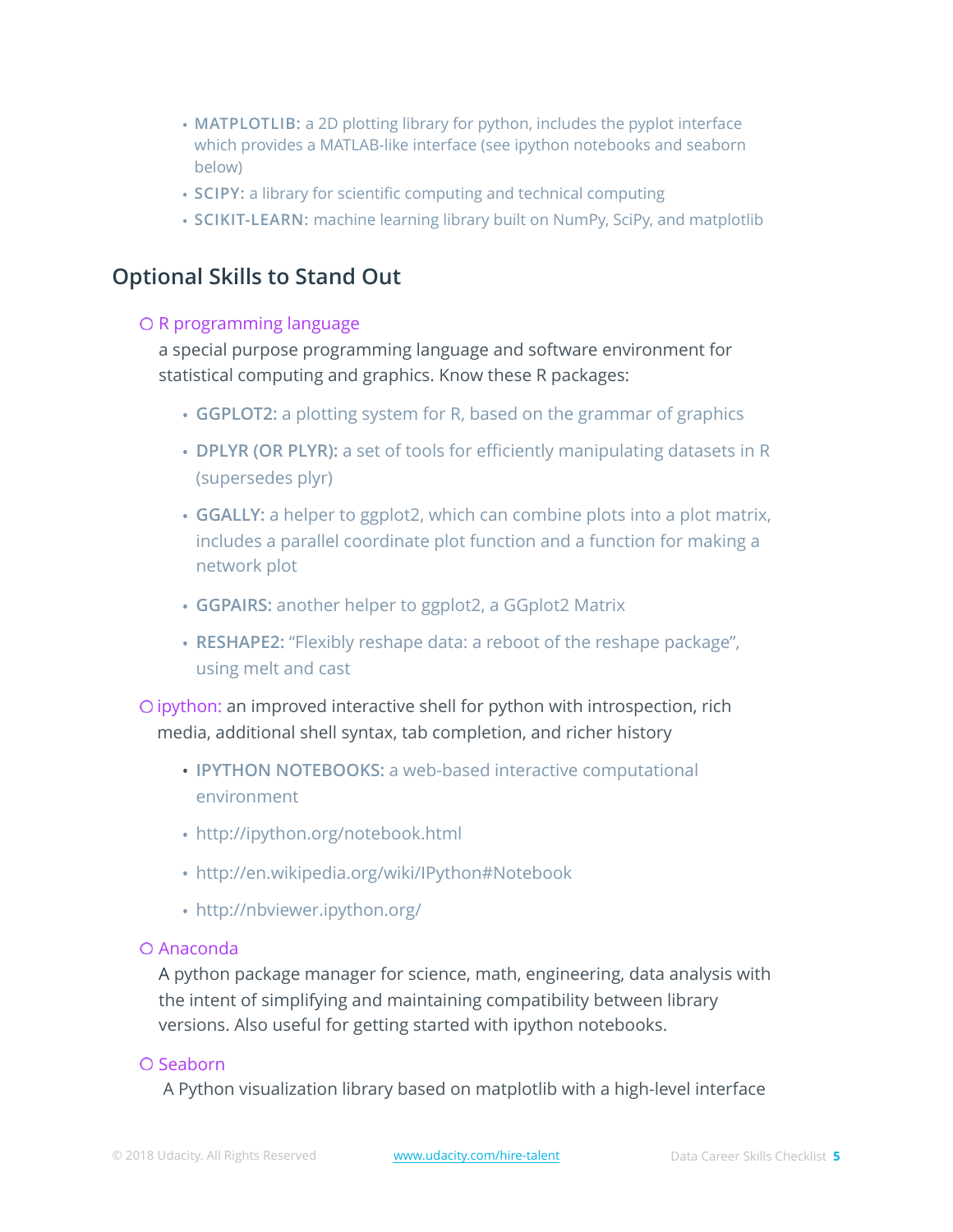## **Statistics**

At least a basic understanding of statistics is vital as a data analyst. For example, you may be asked to run an A/B test, and understanding of statistics will help you interpret the data that you've collected. You should be familiar with statistical tests, distributions, maximum likelihood estimators, etc. One of the more important aspects of your statistics knowledge will be understanding when which techniques to use in a given situation.

Descriptive and Inferential statistics One of the most important concepts to understand in statistics is that of sampling. That is, when you collect any data, you are often only seeing a subset of all possible data that could be collected on that topic. The collected data is known as a sample, and the larger space from which the data is drawn is typically called a population. Quantitative measures that describe properties of a sample are referred to as descriptive statistics - they describe the data at hand in a compact and useful form. We often wish to infer properties of the larger population just by looking at our sample - these predictive measures are known as inferential statistics.

### **Descriptive Statistics**

#### Mean, median, mode

#### Data distributions

- Standard normal
- Exponential/Poisson
- Binomial
- Chi-square
- O Standard deviation and variance

### **Inferential Statistics**

#### Hypothesis testing

- P-values
- Confidence Intervals

#### O Test for significance

- Z-test, t-test, Mann-Whitney U
- Chi-squared and ANOVA testing

#### O Regression

- Linear Regression
- Logistic Regression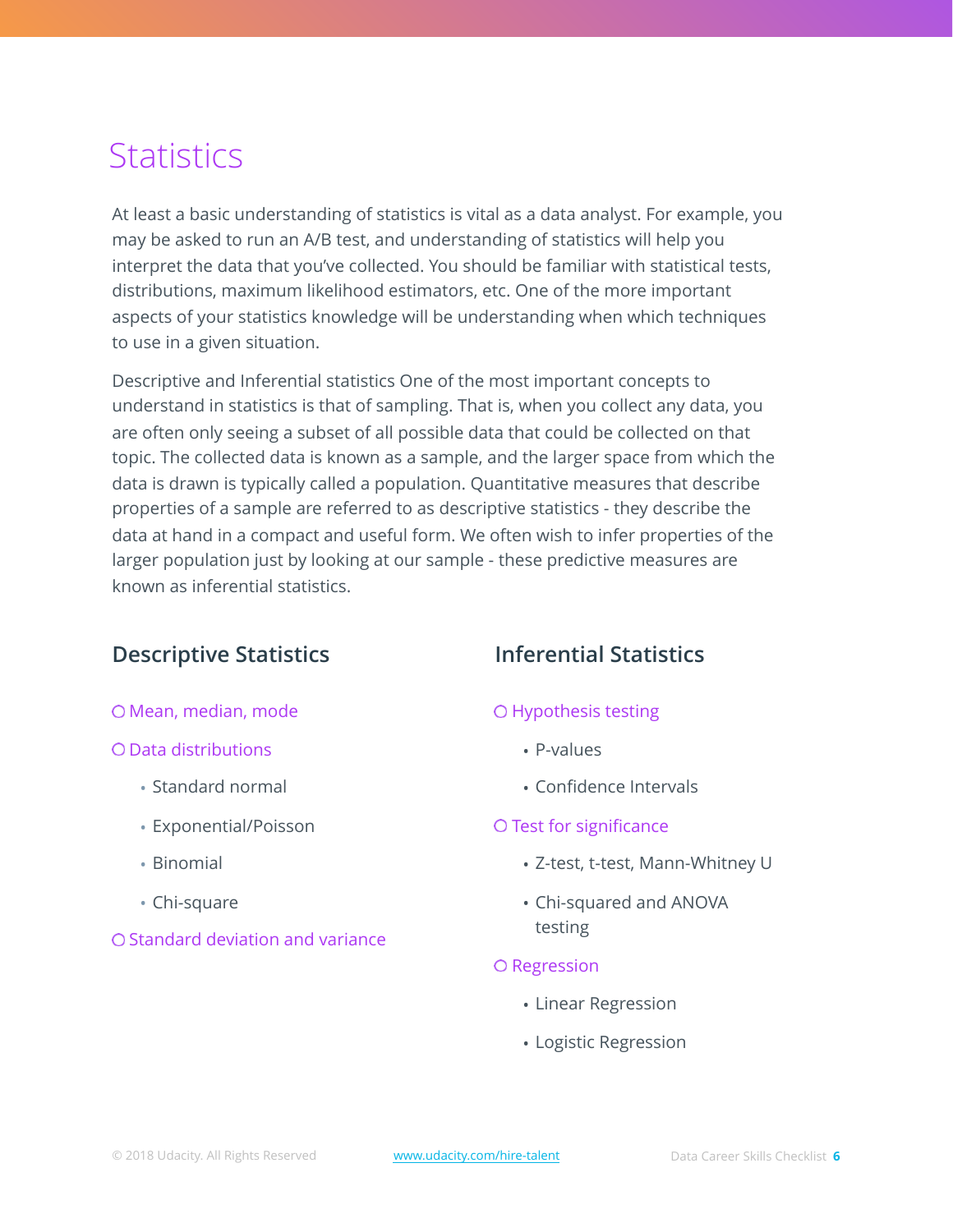## Mathematics

At a basic level, you should be comfortable with algebra. Specifically, you should be able to translate word problems into mathematical expressions, manipulate algebraic expressions and solve equations, and graph different types of functions and understand the relationship between a function's graph and its equation.

- O Translate numbers and concepts into a mathematical expression: 4 times the square-root of one-third of a gallon of water (expressed as *g): 4 √(1/3g)*
- O Solve for missing values in Algebra equations: *14 = 2x + 29*
- O How does the 1/2 value change the shape of this graph?
- O Interpreting mathematical notation:

$$
y=\sum_{i=1}^3c_ix^i=c_1x^1+c_2x^2+c_3x^3
$$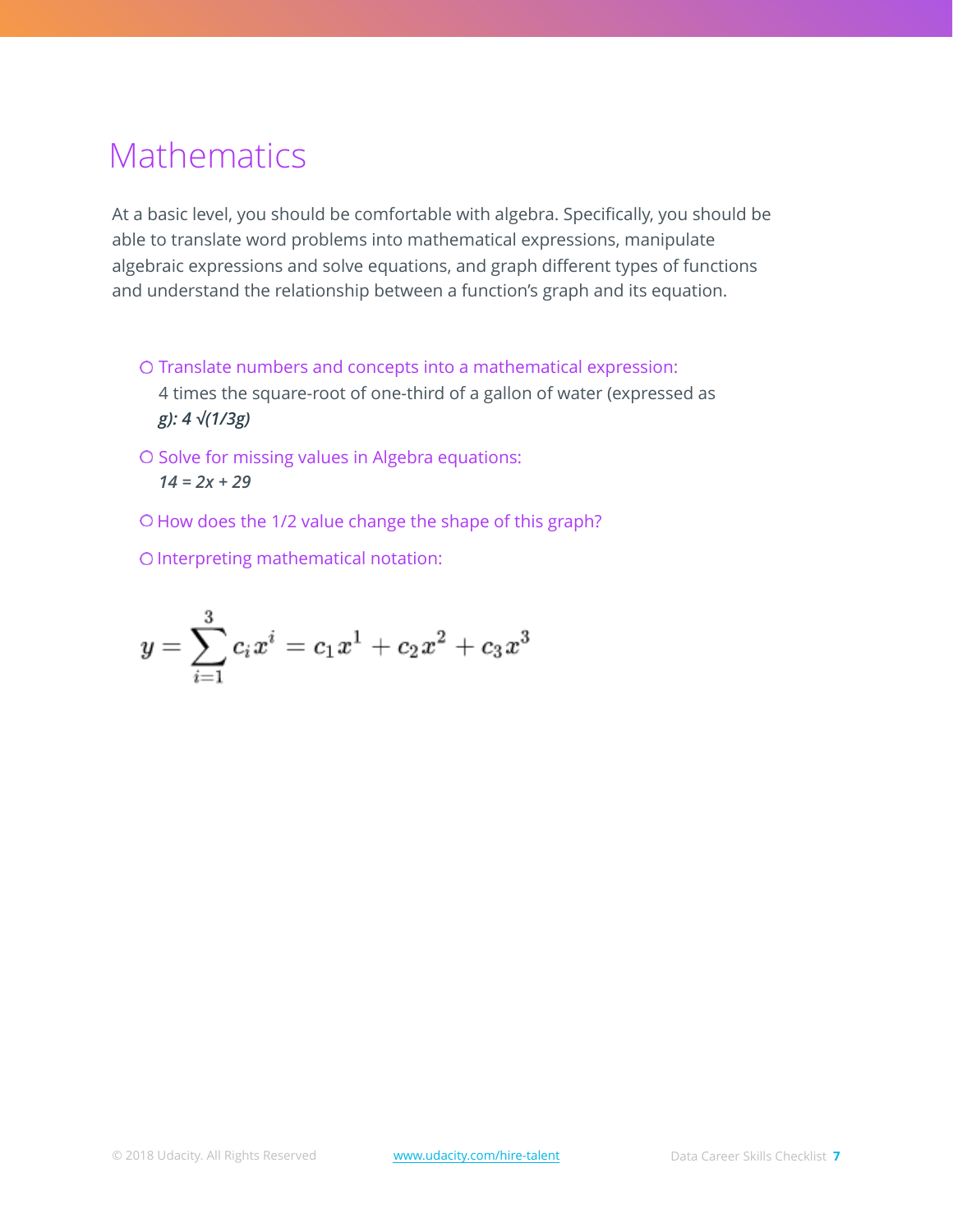## Data Wrangling

A less celebrated part of doing data science is manually collecting and cleaning data so it can be easily explored and analyzed later. This process is otherwise known as "data wrangling" or "data munging" in the data science community. While not as exciting as building advanced models, data wrangling is a task that data scientists can spend up to 50-80% of their time doing.

So why do you need to wrangle data? Often times, the data you're analyzing is going to be messy and/or difficult to work with. Because of this, it's really important to know how to deal with imperfections in data. This will be most important at small companies where you're an early data hire, or data-driven companies where the product is not data-related (particularly because the latter has often grown quickly with not much attention to data cleanliness). Nevertheless, this skill is important for everyone to have no matter where you work.

#### O Python: ideal for wrangling data

- String manipulations
- Parsing common file formats such as csv and xml files
- Regular Expressions
- Mathematical transformations, such as converting non-normal distribution to normal with log-10 transformation

O SQL: querying relational databases, such as Oracle, SQL Server, PostgreSQL, or mySQL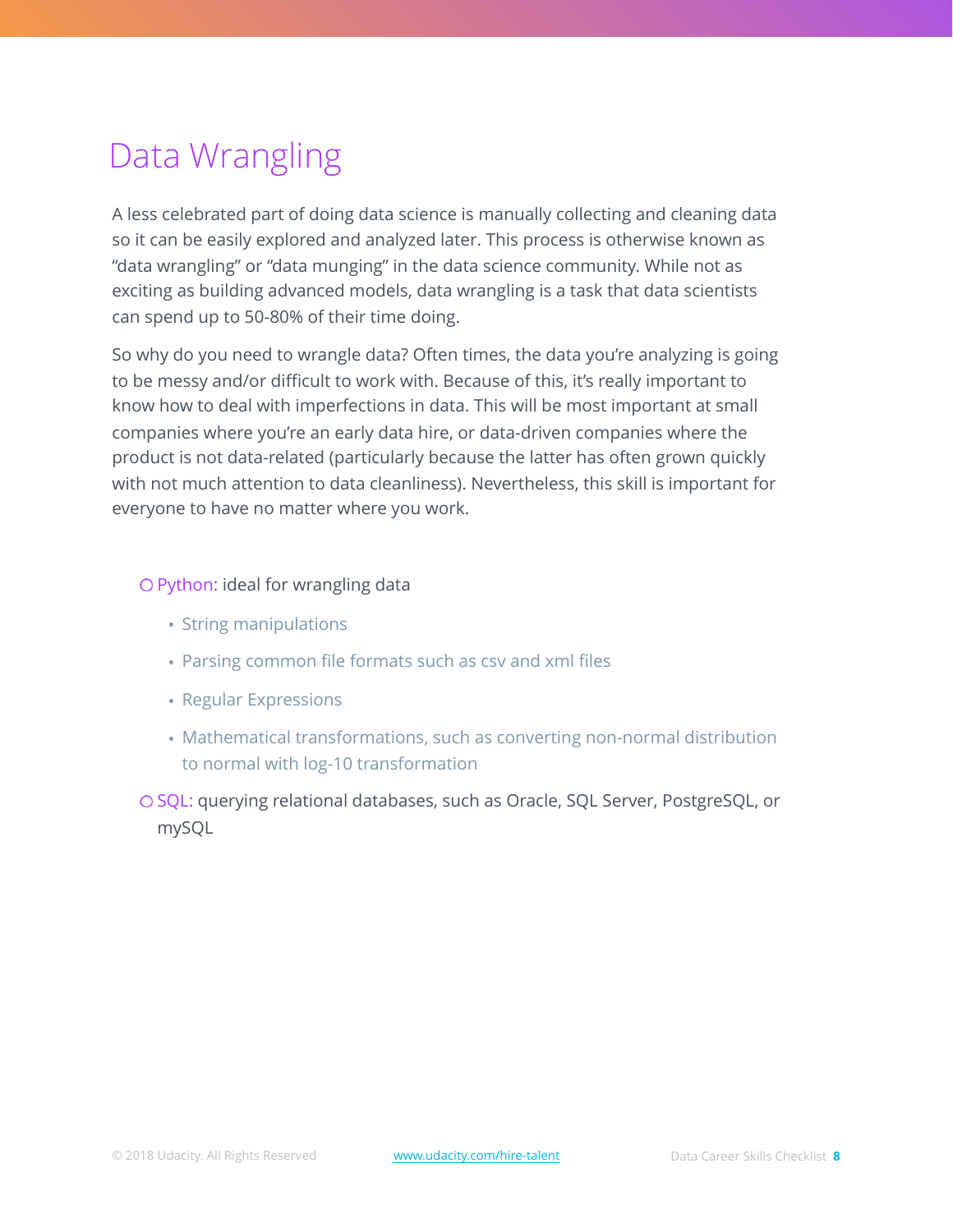## Communication and Data Visualization

As a data analyst or data scientist, your job is to not only interpret the data but to also effectively communicate your findings to other stakeholders, so they can make data-informed decisions. Many stakeholders will not be interested in the technical details behind your analysis. That's why it's very important for you to be able to communicate and present your findings in a way that is easy to understand for your audience, both technical and non-technical. It can be immensely helpful to be familiar with data visualization tools like Tableau, ggplot, matplotlib, and seaborn. It is important to not just be familiar with the tools necessary to visualize data, but also the principles behind visually encoding data and communicating information.

#### Data visualization and communications

Knowing how to present the data in the most consumable way is crucial to communicating the message

- Understand visual encoding and communicating what you want the audience to take away from your visualizations
- Programming and Tools
	- **• TABLEAU**
	- **PYTHON:** matplotlib, seaborne
	- **R:** ggplot
- Presenting data and convincing people with your data
	- Know the context of the business situation at hand with regards to your data
	- Make sure to think 5 steps ahead and predict what their questions will be and where your audience will challenge your assumptions and conclusions
	- Give out pre-reads to your presentations and have pre-alignment meetings with interested parties before the actual meeting

#### Data Storytelling

Data analysts and scientists should know how to present an engaging narrative that empowers the audience to take action. Data analysts should be aware of the type of audience they are presenting to and craft the presentation to that type of audience.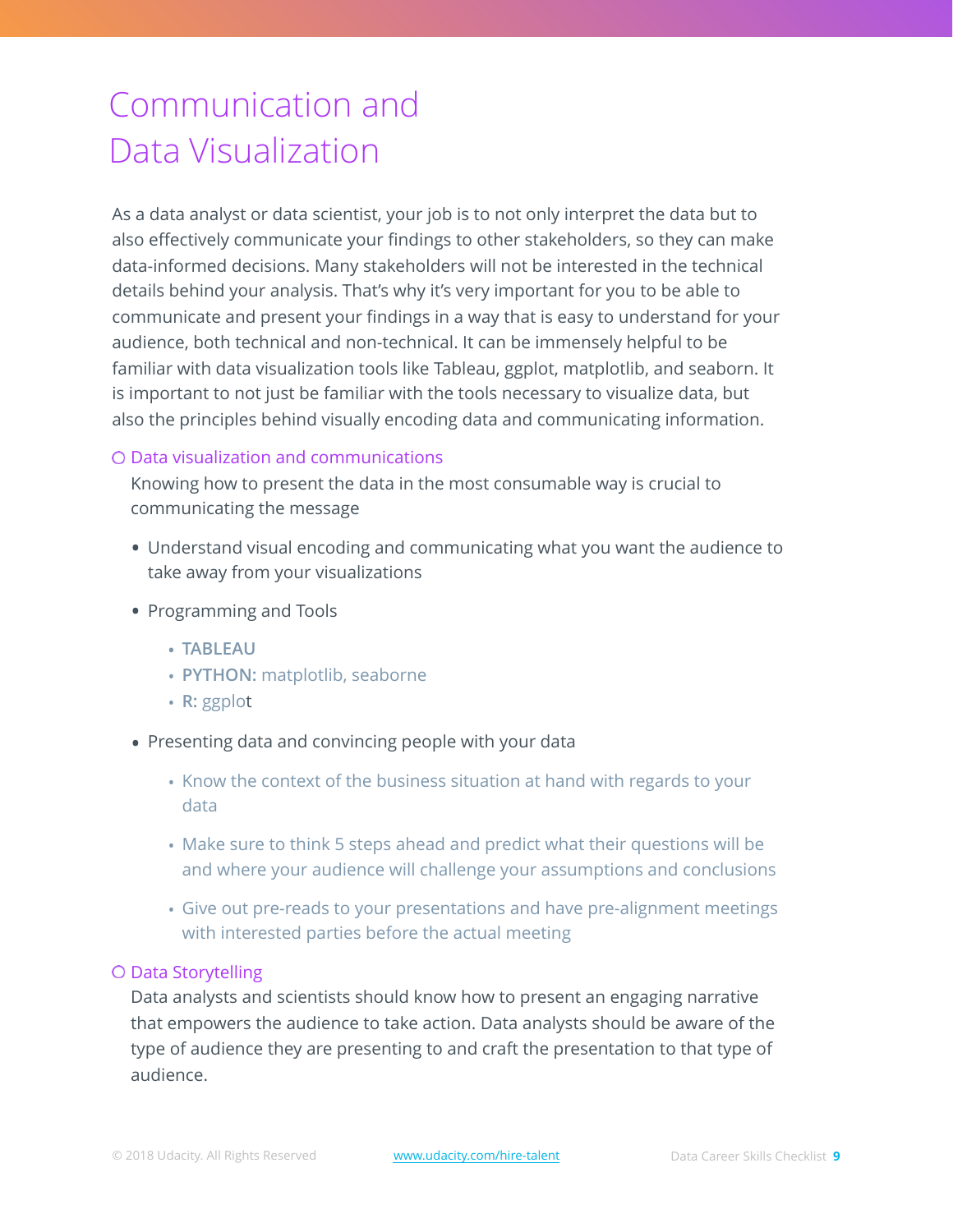## Data Intuition: Thinking like a data scientist

Your manager or co-workers, such as other engineers or product managers, may want you to address important questions with data-informed insights. But you may not have enough time to address all of their questions or analyze all of the data. Therefore, it is important for you to have intuition about what things are important, and what things aren't.

For example, understanding what methods should you use or when do approximations make sense. This will help you avoid dead ends and focus on the important questions or bits of data that you have to analyze. The best way to develop this intuition is to work through as many data sets as you can. Working through data analysis competitions like Kaggle can help you develop this kind of intuition.

- O Ask the right questions—The data analyst must be aware of the "question behind the question"—what are the exact business questions and issues that is driving the need to analyze data?
- O Recognize what things are important and what things are not important

### **Additional Skills for Standing Out**

Project management involves organizing one's team and managing communications and expectations across multiple departments and parties on any data analyst project

#### Communicate effectively with stakeholders including:

- Executives and project sponsor
- Project leads Product managers
- Engineering, Sales, Information Technology

#### O Subject Matter knowledge in area of analysis

This skill is developed through experience working in an industry. Each dataset is different and comes with certain assumptions and industry knowledge. For example, a data analyst specializing in stock market data would need time to develop knowledge in analyzing transactional data for restaurants.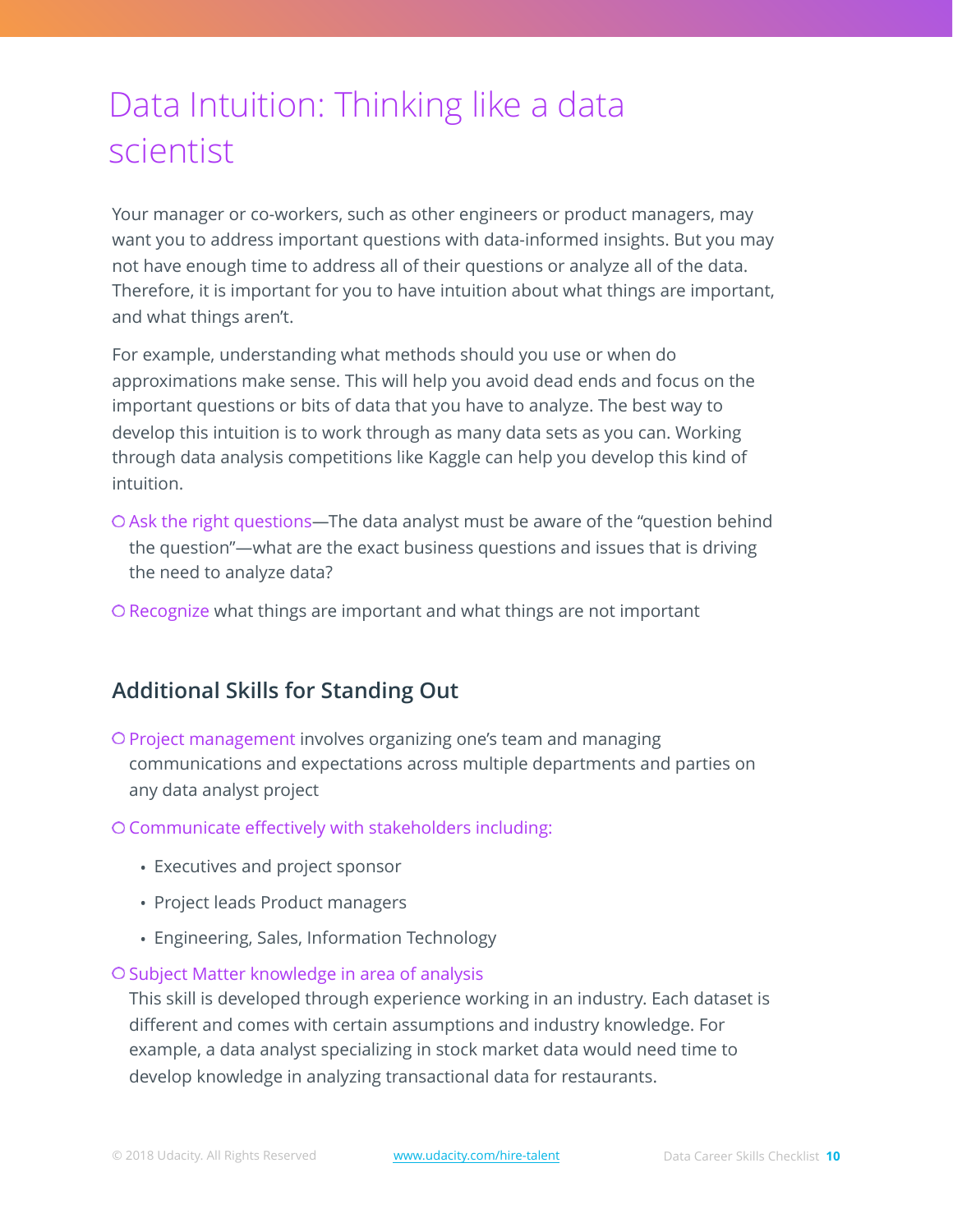## Data Scientist: Additional Skills and Knowledge

Data Scientist has been deemed the sexiest job of the 21st century, and demand for advanced data skills has never been higher. In addition to all the skills listed above for data analysts, data scientists should have deeper programming, machine learning, statistics, and mathematics knowledge and skills. If you want to become a data scientist, here's what else you should know!

### **Machine Learning**

Machine learning is incredibly powerful if you are working with large amounts of data, and you want to make predictions or calculated suggestions based on these data. As a data analyst, you likely won't use machine learning beyond regression, but data scientists should master a variety of machine learning techniques. You won't need to invent new machine learning algorithms, but you should know the most common machine learning algorithms, from dimensionality reduction to supervised and unsupervised techniques.

Some examples are principal component analysis, neural networks, support vector machines, and k-means clustering. You may not need to know the theory and implementation details behind these algorithms. But you should know the pros and cons of these algorithms, as well as when you should (and shouldn't) apply these algorithms.

#### **Supervised Learning**

Supervised learning is useful in cases where a property (usually known as label) is available for a certain dataset (training set), but is missing and needs to be predicted for other instances (a test set of such instances is used to measure and refine the effectiveness of the learning algorithm). Note that the label can be a numeric value, in which case the difference between what is predicted and the corresponding actual value constitutes an error measure.

- Decision trees
- Naive Bayes classification
- Ordinary Least Squares regression
- Logistic regression
- Neural networks
- Support vector machines
- Ensemble methods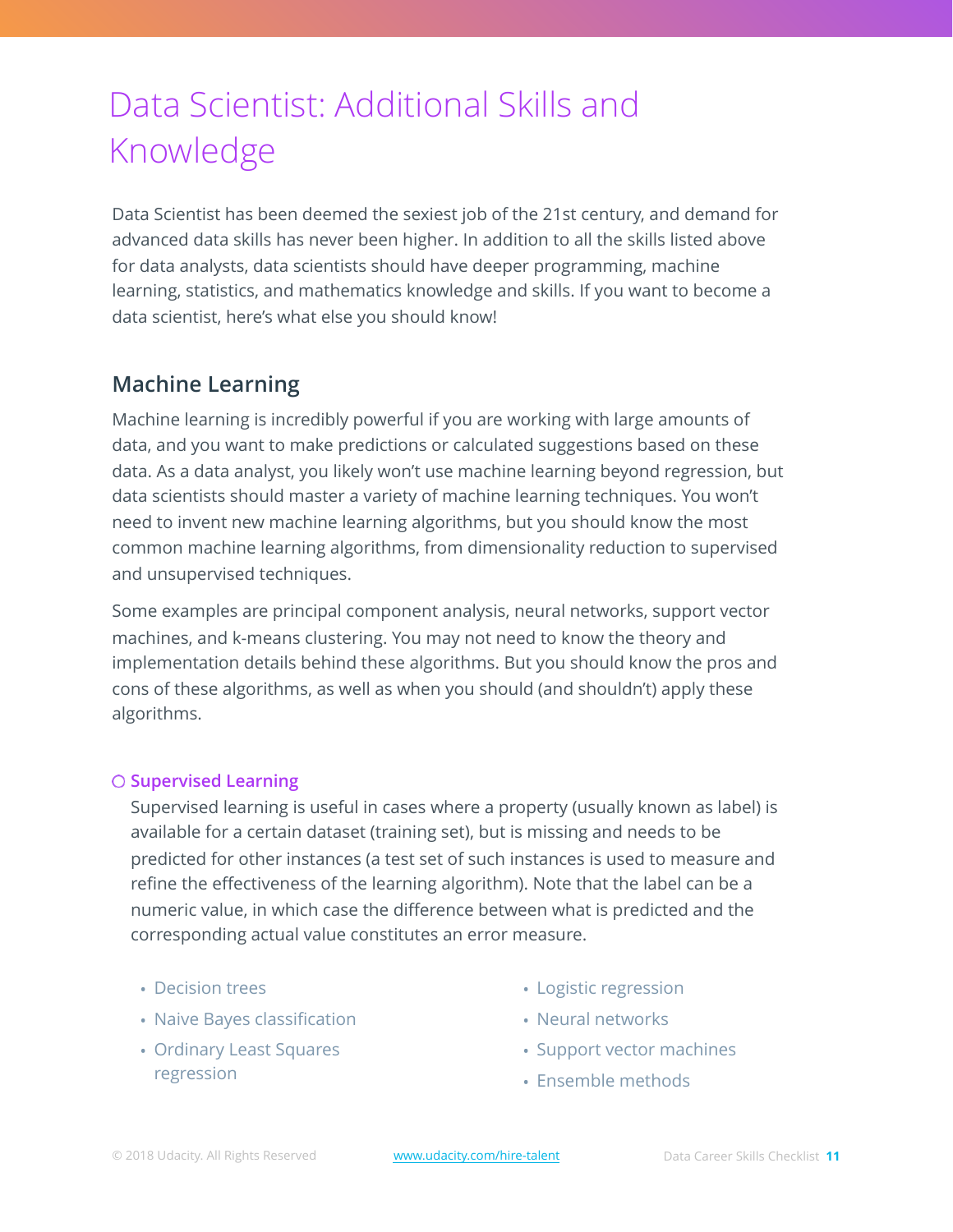#### **Unsupervised Learning**

Sometimes the goal is not to predict the value of a specific property. Instead, we are faced with the challenge of discovering implicit relationships in a given dataset. The most common example of this is grouping or clustering items based on their similarities and differences. In such cases, the dataset does not define any groups, and as a result, items are not pre-assigned. Hence the dataset is called unlabeled (here, cluster assignment could be thought of as a label) and the corresponding learning process is known as unsupervised.

- Clustering Algorithms
- Principal Component Analysis (PCA)
- Singular Value Decomposition (SVD)
- Independent Component Analysis (ICA)Reinforcement Learning

#### **Optional Machine Learning Skills to Stand Out**

#### • **Reinforcement Learning**

Certain situations fall between these two extremes, i.e. there is some form of feedback available for each predictive step or action, but no precise label or error measure. A classic formulation of this category of learning problems would involve some form of reward or reinforcement being given for each correct action. A reinforcement learning agent can thus keep generating actions while it learns, continually refining its internal model to make better choices.

- Q-Learning
- TD-Learning
- Genetic Algorithms

#### • **Deep Learning**

Deep learning is a type of machine learning that uses a cascade of multiple layers to contribute to feature extraction and transformation. Deep learning can be applied to both supervised and unsupervised ML algorithms and has been transformational in the fields of computer vision, natural language process, robotics, and many others.

- Neural Networks
- Convolutional Neural **Networks**
- Recurrent Neural Networks
- Generative Adversarial **Networks**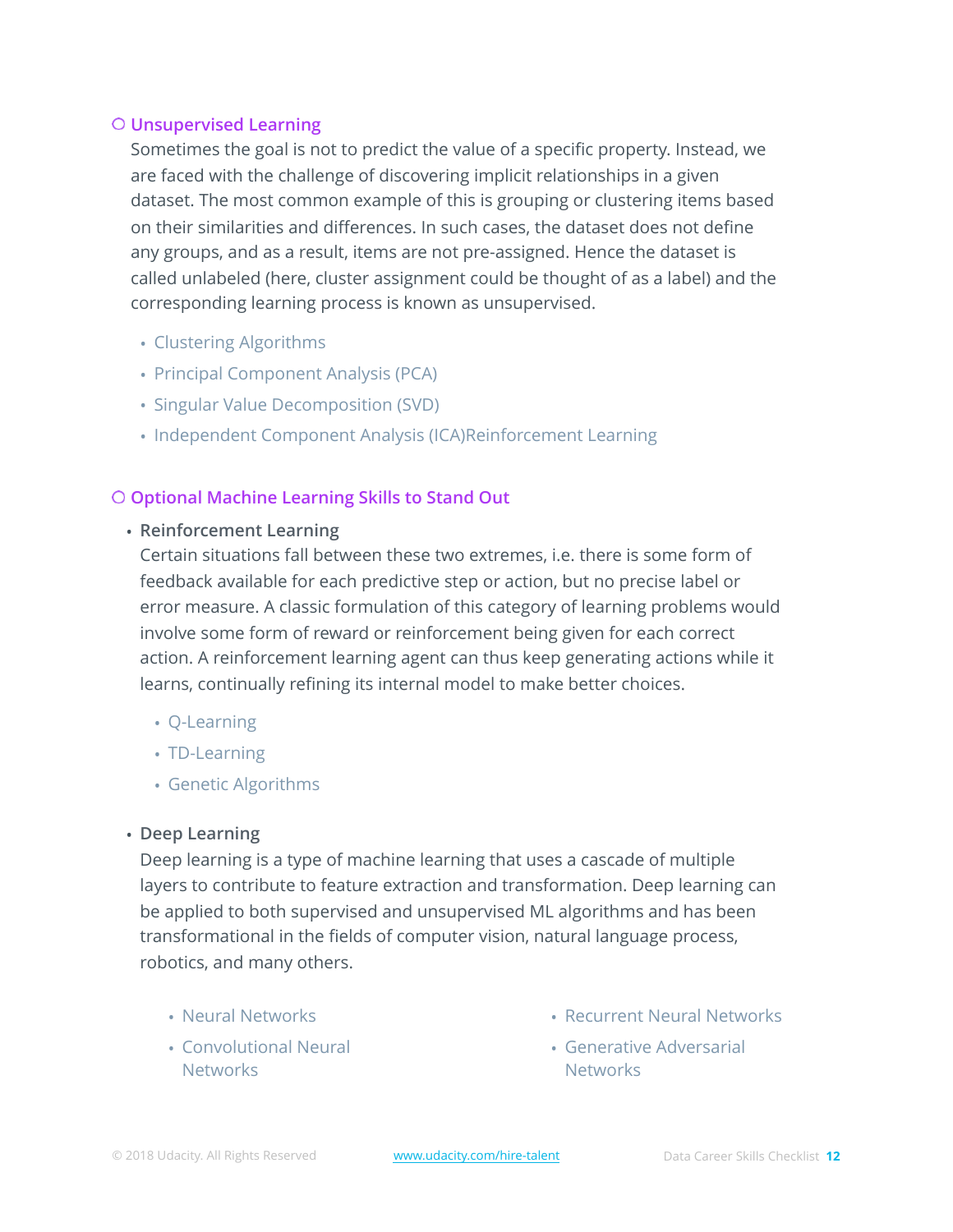### **Software Skills**

Data scientists should be strong programmers, and should be able to debug and test complex programs. This is particularly important if you're interviewing at a smaller company. You'll be responsible for handling a lot of data logging, and potentially the development of data-driven products.

- Debugging
- Testing
- Version control (Git)
- SQL: editing and updating relational databases

#### **Optional Skills to Stand Out**

- Spark or Hadoop: languages for working with data at scale
- NoSQL database systems, such as MongoDB

### **Advanced Math**

A solid grasp of multivariable calculus and linear algebra help data scientists understand statistical concepts at a deeper level. These two areas of math make up the basic foundation to understand machine learning and to effectively manipulate data efficiently in your data models.

- Linear algebra and Calculus
- Matrix manipulations. Dot product is crucial to understand.
- Eigenvalues and eigenvectors -- Understand the significance of these two concepts
- Multivariable derivatives and integration in Calculus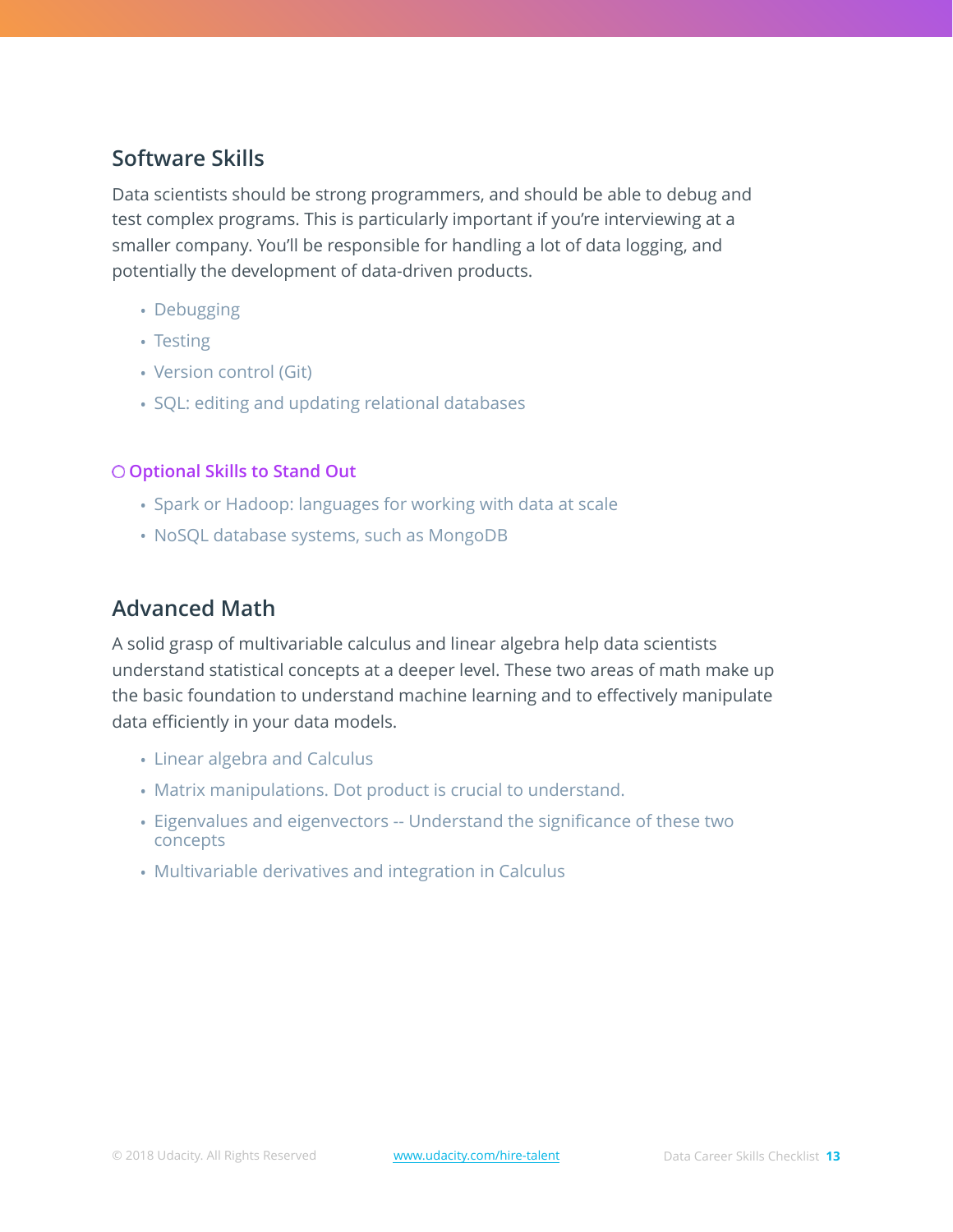### **Experiment Design**

Properly laying out an experiment helps ensure that conclusions we draw from the observed results are not misleading. Experimental design is the systematic process of choosing different parameters that can affect an experiment, in order to make results valid and significant. This may include deciding how many samples need to be collected, how different factors should be interleaved, being cognizant of ordering effects, etc. Formal terms used to describe experiments are useful in succinctly and unambiguously conveying design parameters.

- A/B Testing
- Controlling variables and choosing good control and testing groups
- Sample Size and Power law
- Confidence level
- SMART experiments: Specific, Measurable, Actionable, Realistic, Timely
- Bayesian Statistics
- Bootstrapping
- Simulation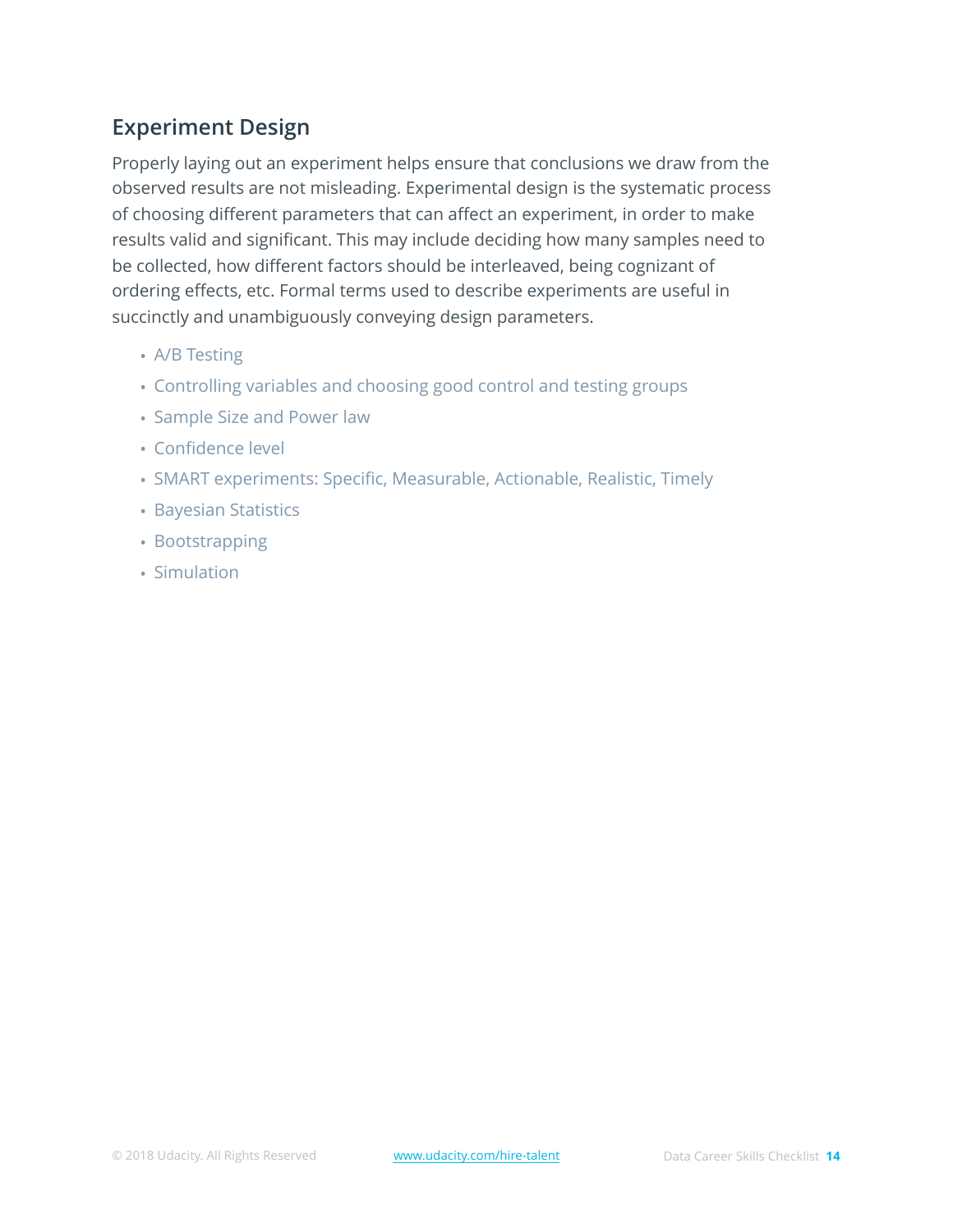## What Next? Learning Resources

### **You made it to the end of the checklist, congratulations!**

Whether you're starting at the beginning in terms of checking off boxes, or already possess many of the skills already, you can certainly pat yourself on the back for taking a big step forward by reading this guide!

As we mentioned at the beginning, we're here to help you cut the noise when it comes to navigating your learning choices.

We invite you to check out Udacity's Nanodegree programs for a structured way to help you learn all these skills, with the support of experts, mentors, and fellow students. You can think of this skills checklist as a blueprint, and the Nanodegree programs as an action plan. Whether you're a beginner, or already have some data analysis experience, Udacity has programs that will enable you to grow your data skills, and secure rewarding employment in the field.

### **Stay on Top of the Industry**

Here are some great weekly newsletters to help you stay on top of industry trends, events, and new. We suggest picking two and reading them every week.

#### • [The Analytics Dispatch](https://community.modeanalytics.com/analytics-dispatch/archive/)

The Analytics Dispatch is a weekly email about data, data science, and analytics curated by the team at Mode Analytics, an enterprise analytics company and a Udacity partner!

• [Data Elixir](https://dataelixir.com/)

Curated by ex-NASA data scientist Lon Riesberg, Data Elixir is a weekly newsletter of curated data science news and resources from around the web.

#### • [O'Reilly Data Newsletter](https://www.oreilly.com/topics/data)

O'Reilly's network of experts and innovators share their knowledge and expertise on the in a variety of topic areas related to technology. O'Reilly has a great blog, weekly newsletter, and podcast that discuss a variety of interesting topics in big data and data science.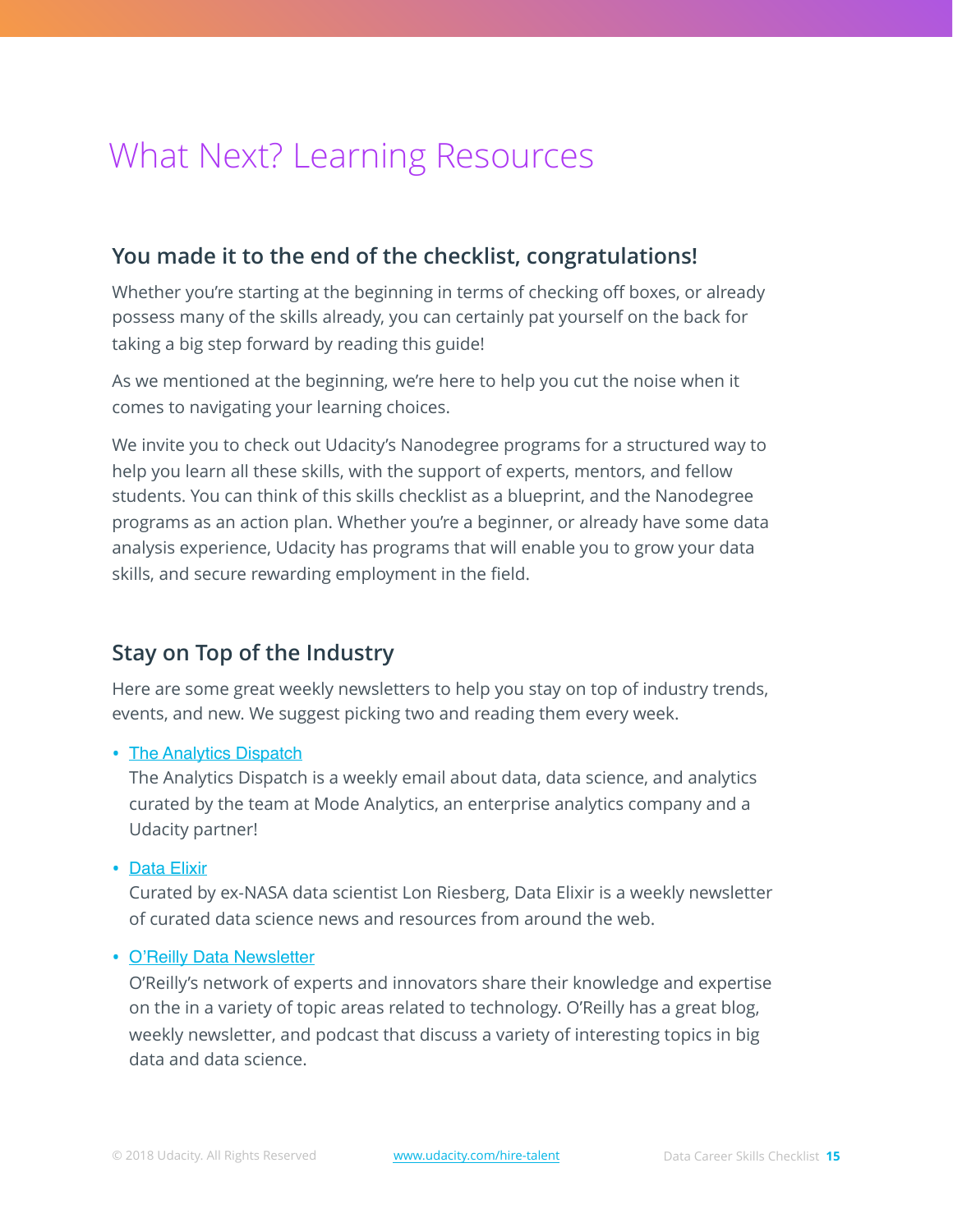#### • [Data Science Weekly](https://www.datascienceweekly.org/)

Data Science Weekly, curated by Hannah Brooks and Sebastian Gutierrez, shares recent news, articles and jobs related to Data Science. You can sign up for the newsletter, or enjoy archives that date back to 2013.

#### • [Analytics Vidhya](https://www.analyticsvidhya.com/)

Analytics Vidhya is an online community, created by Kunal Jain, dedicated to the study of analytics. Its resources include training, tips and tricks, case studies, and interviews with analytics leaders.

### **Open Data Sources**

#### • [data.world](https://data.world/)

data.world is designed for data and the people who work with data. From professional projects to open data, data.world helps you host and share your data, collaborate with others, and capture context and conclusions as you work. You can post data, access data through an online workspace, and see what other people have done with it. It a great place to go to start building your data science portfolio

#### • [kaggle](https://www.kaggle.com/)

Known for their machine learning competition, kaggle has a vast amount of open source datasets that you can use to practice and build out your portfolio. Also, you can try your hand at the machine learning competitions on actual company datasets and problems.

#### **O Other Sources**

Here are a few collections of data sources that you can also use as you look for interesting datasets to use for your portfolio projects.

- Analytics Vidhya: [25+ websites to find datasets for data science projects](https://www.analyticsvidhya.com/blog/2016/11/25-websites-to-find-datasets-for-data-science-projects/)
- Dataquest: [18 places to find data for data science projects](https://www.dataquest.io/blog/free-datasets-for-projects/)
- KDnuggets: [Datasets for Data Mining and Data Science](https://www.kdnuggets.com/datasets/index.html)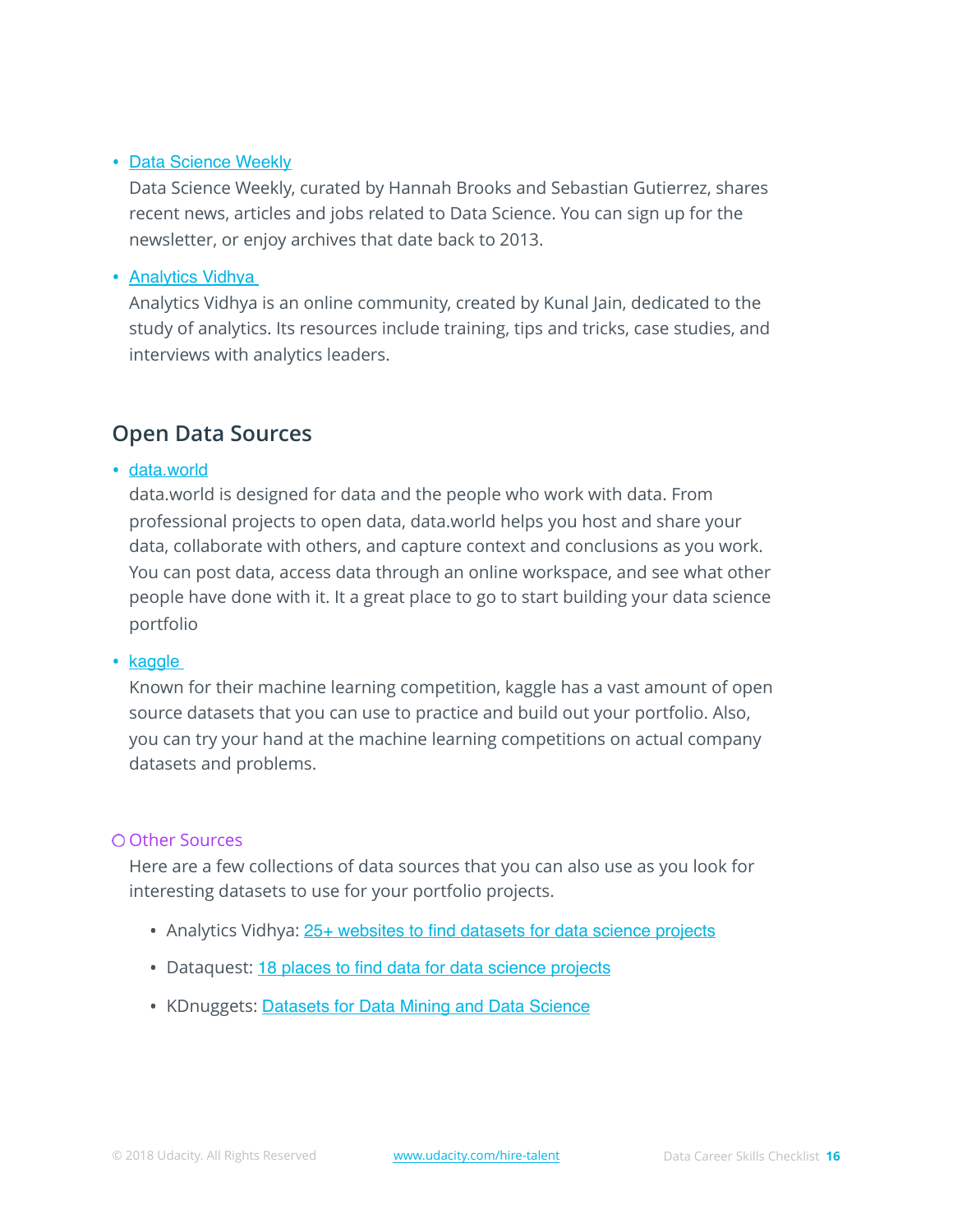## More Focus Learning Resources

**If you're looking for even more specialized resources, we've got you covered! Check out these tutorials for individual items from our skill checklist:** 

| R programming language<br>a special purpose programming language and software environment<br>for statistical computing and graphics (cf. http://www.r-project.org,<br>http://en.wikipedia.org/wiki/R_(programming_language)). Know<br>these R packages: |  |
|---------------------------------------------------------------------------------------------------------------------------------------------------------------------------------------------------------------------------------------------------------|--|
| ggplot2<br>a plotting system for R, based on the grammar of graphics                                                                                                                                                                                    |  |
| http://ggplot2.org/                                                                                                                                                                                                                                     |  |
| dplyr (or plyr)<br>a set of tools for efficiently manipulating datasets in R (supercedes<br>plyr)                                                                                                                                                       |  |
| ggally<br>a helper to ggplot2, which can combine plots into a plot matrix,<br>includes a parallel coordinate plot function and a function for<br>making a network plot                                                                                  |  |
| http://cran.r-project.org/web/packages/GGally/index.html                                                                                                                                                                                                |  |
| ggpairs<br>another helper to ggplot2, a GGplot2 Matrix                                                                                                                                                                                                  |  |
| http://www.inside-r.org/packages/cran/GGally/docs/ggpairs                                                                                                                                                                                               |  |
| http://cran.r-project.org/web/packages/GGally/GGally.pdf                                                                                                                                                                                                |  |
| reshape2<br>"Flexibly reshape data: a reboot of the reshape package", using melt<br>and cast                                                                                                                                                            |  |
| http://cran.r-project.org/web/packages/reshape2/index.html                                                                                                                                                                                              |  |
| Python programming language<br>Python is a high level programming language with many useful<br>packages written for it                                                                                                                                  |  |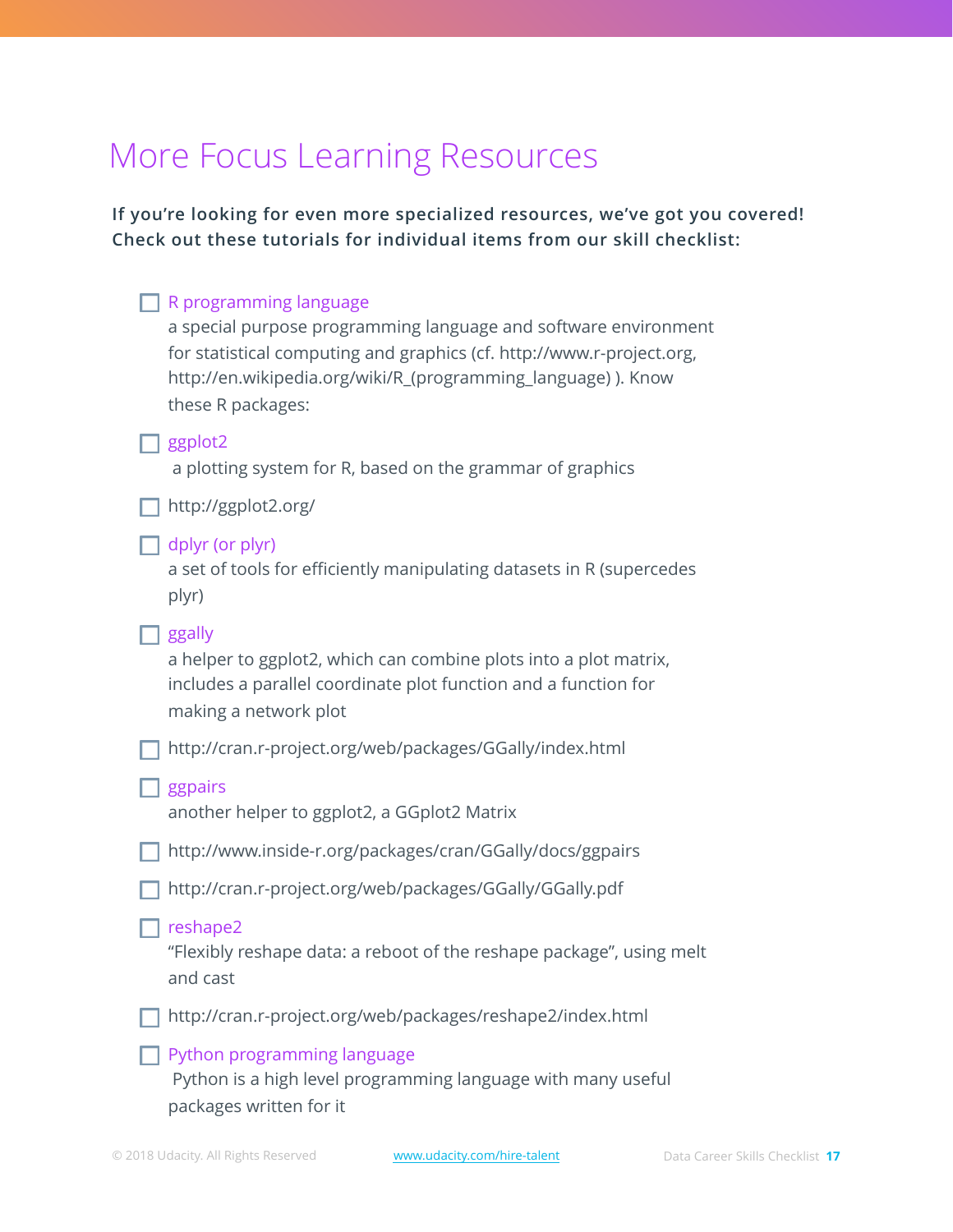| Python packages ("modules")                                                                                                                                                                                 |
|-------------------------------------------------------------------------------------------------------------------------------------------------------------------------------------------------------------|
| numpy<br>an optimized python library for numerical analysis, specifically:<br>large, multi-dimensional arrays and matrices. Found in Introduction<br>to Data Science                                        |
| http://www.numpy.org/                                                                                                                                                                                       |
| http://en.wikipedia.org/wiki/NumPy                                                                                                                                                                          |
| pandas<br>an optimized python library for data analysis including dataframes<br>inspired by R. Found in Introduction to Data Science                                                                        |
| http://pandas.pydata.org/                                                                                                                                                                                   |
| http://en.wikipedia.org/wiki/Pandas_(software)                                                                                                                                                              |
| matplotlib<br>a 2D plotting library for python, includes the pyplot interface which<br>provides a MATLAB-like interface (see ipython notebooks and<br>seaborn below). Found in Introduction to Data Science |
| http://matplotlib.org/                                                                                                                                                                                      |
| http://en.wikipedia.org/wiki/Matplotlib                                                                                                                                                                     |
| scipy<br>a library for scientific computing and technical computing.                                                                                                                                        |
| Found in Introduction to Data Science                                                                                                                                                                       |
| http://www.scipy.org/                                                                                                                                                                                       |
| http://en.wikipedia.org/wiki/SciPy                                                                                                                                                                          |
| scikit-learn<br>machine learning library built on NumPy, SciPy, and matplotlib.<br>Mentioned in Introduction to Machine Learning                                                                            |
| http://scikit-learn.org/stable                                                                                                                                                                              |

<http://en.wikipedia.org/wiki/Scikit-learn>